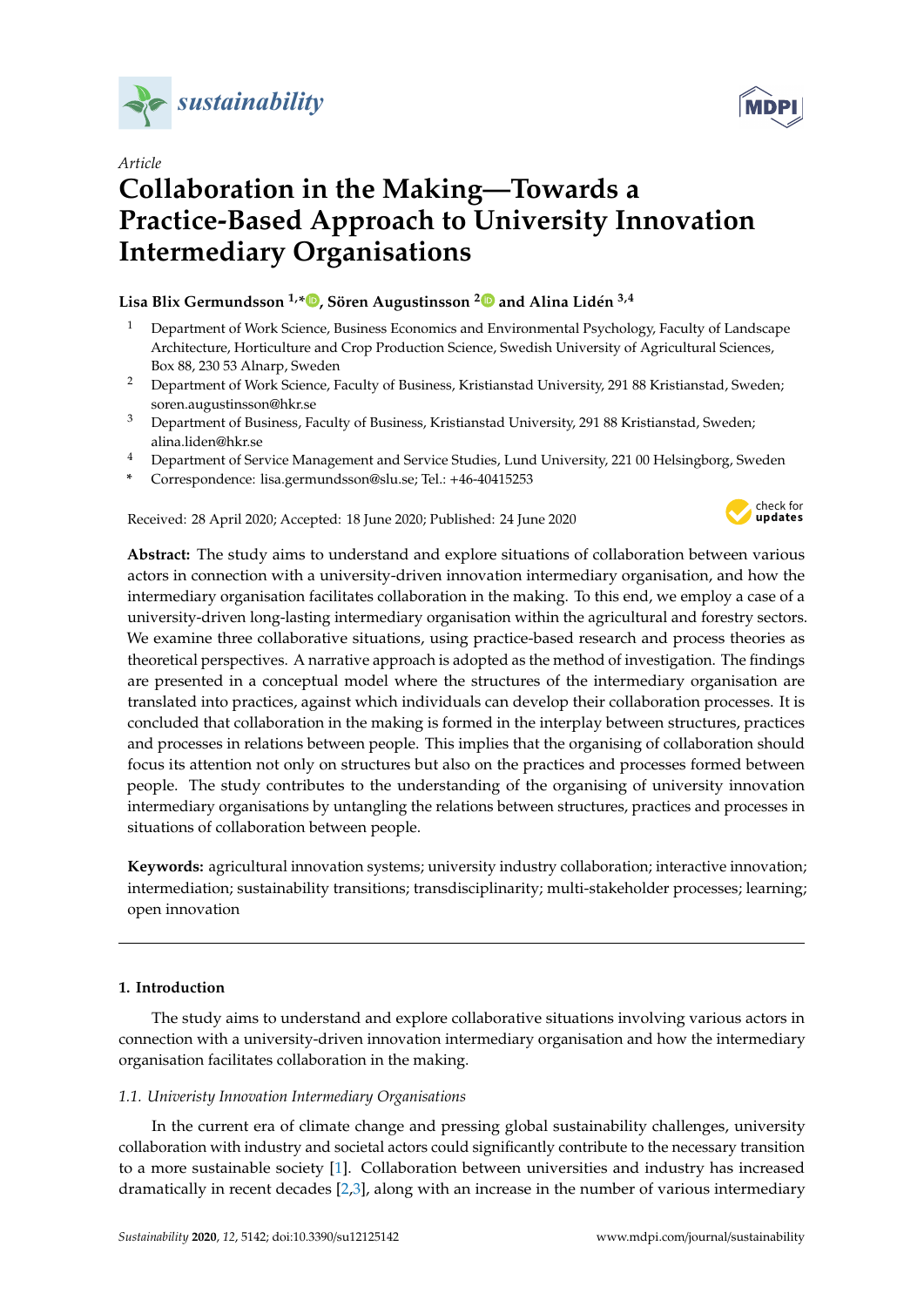organisations [\[4](#page-11-3)[,5\]](#page-11-4). New and better ways to collaborate and share knowledge, as well as best practices, are crucial for keeping agriculture and food production competitive, ecologically viable and socially equitable [\[6](#page-11-5)[,7\]](#page-11-6).

University–industry collaboration has been conceptualised as a higher-level process that encompasses cooperation, teamwork and coordination [\[8](#page-11-7)[,9\]](#page-11-8). The literature on university–industry collaboration has largely focused on how interaction is carried out by identifying categories of links or on who interacts and why, cf. [\[10\]](#page-11-9). Actors from different domains are motivated to enter into collaboration by, for example, new knowledge, inspiration, new methods and the expectation of or need for innovative solutions [\[11\]](#page-11-10). Traditionally, collaboration between universities and industry has been discussed in terms of partnerships, where the business practitioner initiates the collaboration with a researcher by proposing a research problem that requires an innovative solution and new knowledge [\[9\]](#page-11-8). The literature addressing these types of collaborations often focuses on dyadic partnership, grounded in a problem to be solved and generally terminated when the problem is solved [\[12\]](#page-11-11).

However, in the last decade, collaboration has started to emerge in other forms as different types of university–industry intermediaries have been investigated (e.g., [\[13\]](#page-11-12)) as well as the role of intermediaries as facilitators [\[14\]](#page-11-13). Such examples are arenas or platforms for collaboration, often initiated by the university, and with numerous members (such as the case study of this paper). Such arenas or platforms are initiated based on an assumed reciprocal commitment, rather than concrete projects. The aim of the arena is often formulated by the initiator, i.e., the university, and the members commit themselves to hoped-for potential value or a hoped-for potential concrete partnership.

The focus of this paper is collaboration within a university-driven innovation intermediary organisation in the agricultural and forestry sectors. An innovation intermediary is defined as "an organisation or body that acts as agent or broker in any aspect of the innovation process between two or more parties" [\[4\]](#page-11-3) (p. 721). An increasing body of literature, not least in agricultural research, is raising the importance of innovation intermediary organisations as important drivers for innovation and change towards more sustainable socio-technical systems [\[4](#page-11-3)[,5,](#page-11-4)[15\]](#page-11-14). Innovation intermediaries are assumed to perform a relatively large variety of activities; for example, information and knowledge processing and combination/recombination, gatekeeping and brokering, commercialisation, evaluation and outcome monitoring [\[4,](#page-11-3)[5\]](#page-11-4). In agriculture, the main functions are demand articulation, network brokerage and innovation process management [\[15\]](#page-11-14).

This implies that innovation intermediaries are seen not only as mere facilitators of innovation but also as a source and carrier of innovation [\[15,](#page-11-14)[16\]](#page-11-15). Recently, a multi-faceted view of the interaction of innovation intermediaries in collaborative projects has been suggested: "more complex, enriched and involved roles as they/ . . . /engage in co-creative innovative activity with collaborators, in a process of wider co-creation and co-development" [\[17\]](#page-12-0) (p. 70). This brings the attention to the micro-level of collaboration, which is less well investigated and understood [\[2,](#page-11-1)[9,](#page-11-8)[16,](#page-11-15)[18\]](#page-12-1). Hence, the analysis must be performed in specific situations, times and contexts. This enables actions and interactions between individuals to be studied, as well as the implications for the shaping of intermediary organisations.

## *1.2. The Micro-Level of Collaboration*

The interest in the micro-level perspective has also recently been highlighted in the literature streams of university knowledge transfer and exchange [\[2](#page-11-1)[,18](#page-12-1)[,19\]](#page-12-2). Nevertheless, the understanding of the micro-level processes of collaboration between universities and other actors is still in its infancy [\[2\]](#page-11-1). The research on university collaborations frequently takes a macro-structure perspective, such as through the triple and quadruple helix models [\[19\]](#page-12-2). However, these models and system-level perspectives fail to address the social processes in the making [\[18](#page-12-1)[,20\]](#page-12-3), i.e., the "processes of forming, developing and coordinating UI [university–industry] collaboration" [\[10\]](#page-11-9) (p. 159). Collaboration studies that take a system perspective have the system as the primary concern, and micro-processes between humans become secondary [\[21\]](#page-12-4). Within the structural perspectives, people are assumed to be rational and goal-seeking beings [\[22\]](#page-12-5). According to Patriotta [\[23\]](#page-12-6), the structure is often seen as an effect of rational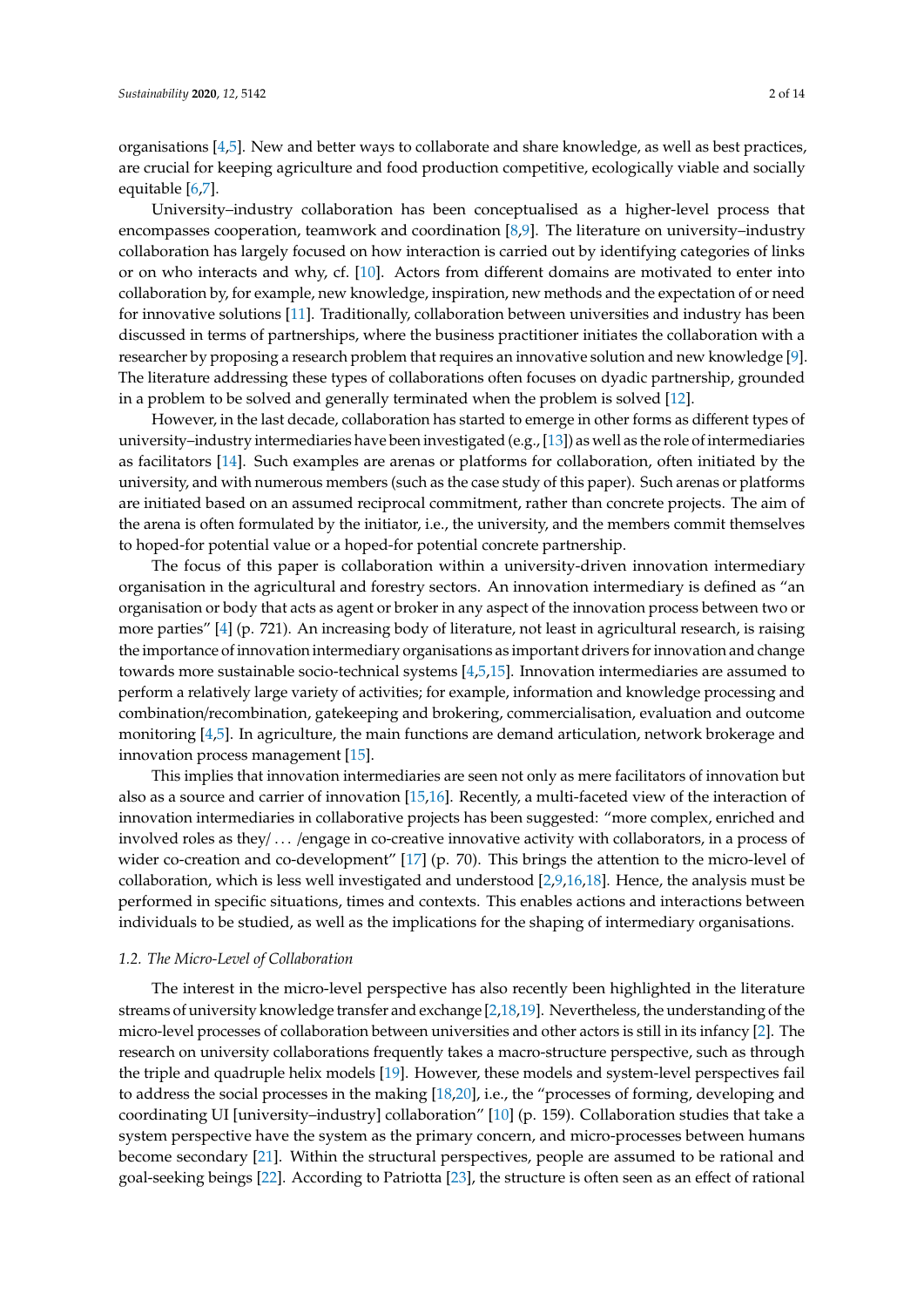individuals, and it is added that "This 'alienation' of theory from practice underscores the need to engage with the study of processes, streams, flows, and flux" [\[23\]](#page-12-6) (p. 9).

If we instead see collaboration as knowledge creation processes, it includes the ability to interpret and make sense of conversations and interactions with others, at a specific time and in a specific context. This process of working together at the micro-level is recognised to be rather poorly understood, i.e., [\[24\]](#page-12-7). With the help of narratives, the analysis can be taken down to specific situations, times and contexts—actors and interactions between individuals—that at the same time lets us understand the relation to the structure of the intermediary organisation.

In this study, we argue that to understand and explain the collaboration between actors, the analysis needs to take its starting point as what happens in specific situations. A practice-based approach enables the exploration of the building blocks of the collaboration process, such as actions, situations and relationships [\[25\]](#page-12-8). By adopting a practice-based and process approach in exploring the challenges of collaboration between academia and industry, attention is re-directed from structure and the systemic settings to the concrete activities of collaboration, what people do and the practices they perform. Furthermore, it sees the individual action as always embedded within a network of social practices [\[26\]](#page-12-9) and processes in relations between people [\[21\]](#page-12-4). However, there are a limited number of scientific contributions with a practice-based perspective of collaboration [\[20\]](#page-12-3).

## *1.3. Aim of this Study*

Hence, this study aims to understand and explore situations of collaboration between various actors in connection with a university-driven innovation intermediary organisation, and how the intermediary organisation facilitates collaboration in the making. We do this by taking the actions of people in specific situations as the starting point for the analysis. More concretely, we address the two following research questions:

- (1) How can we understand and explore collaboration in the making within the intermediary organization?
- (2) How does the intermediary organisation facilitate collaboration in the making?

The empirical backdrop of the study is a university-driven innovation intermediary organisation within the agricultural and forestry sectors. Started in 2004, the intermediary organisation currently has around 90 partner organisations, ranging from small firms and producer organisations with numerous members to large businesses, along with local, regional and national authorities. We examine three collaborative situations, and a narrative approach is adopted as the method of investigation. The intermediary organisation involves both industry and societal stakeholders and focuses on creating meeting places [\[27\]](#page-12-10), and seed-funding new collaborative research and development (R&D) initiatives and student projects.

The remainder of this paper is structured as follows: the next section outlines the theoretical background to practice-based approach and process theories, the methodology is detailed in Section [3,](#page-4-0) narratives are presented in Section [4,](#page-5-0) and Section [5](#page-7-0) contains analysis and discussion, followed by conclusions in Section [6.](#page-10-0)

#### **2. Frame of Reference**

This section outlines the frame of reference of this study—practice-based approaches and process theories. These two perspectives are not entirely separate but melt into each other with a focus on what happens in practice [\[28\]](#page-12-11). However, below, they are presented separately for clarity. In both perspectives, the questions are how, what and why do things happen.

## *2.1. Practice-Based Approach*

In order to understand collaborative situations in intermediary organisations, we start from the practice-oriented turn within organisational and collaboration research [\[29\]](#page-12-12), the core of which consists of participants' practice and what is actually done [\[30\]](#page-12-13). For the purpose of this study, we focus on the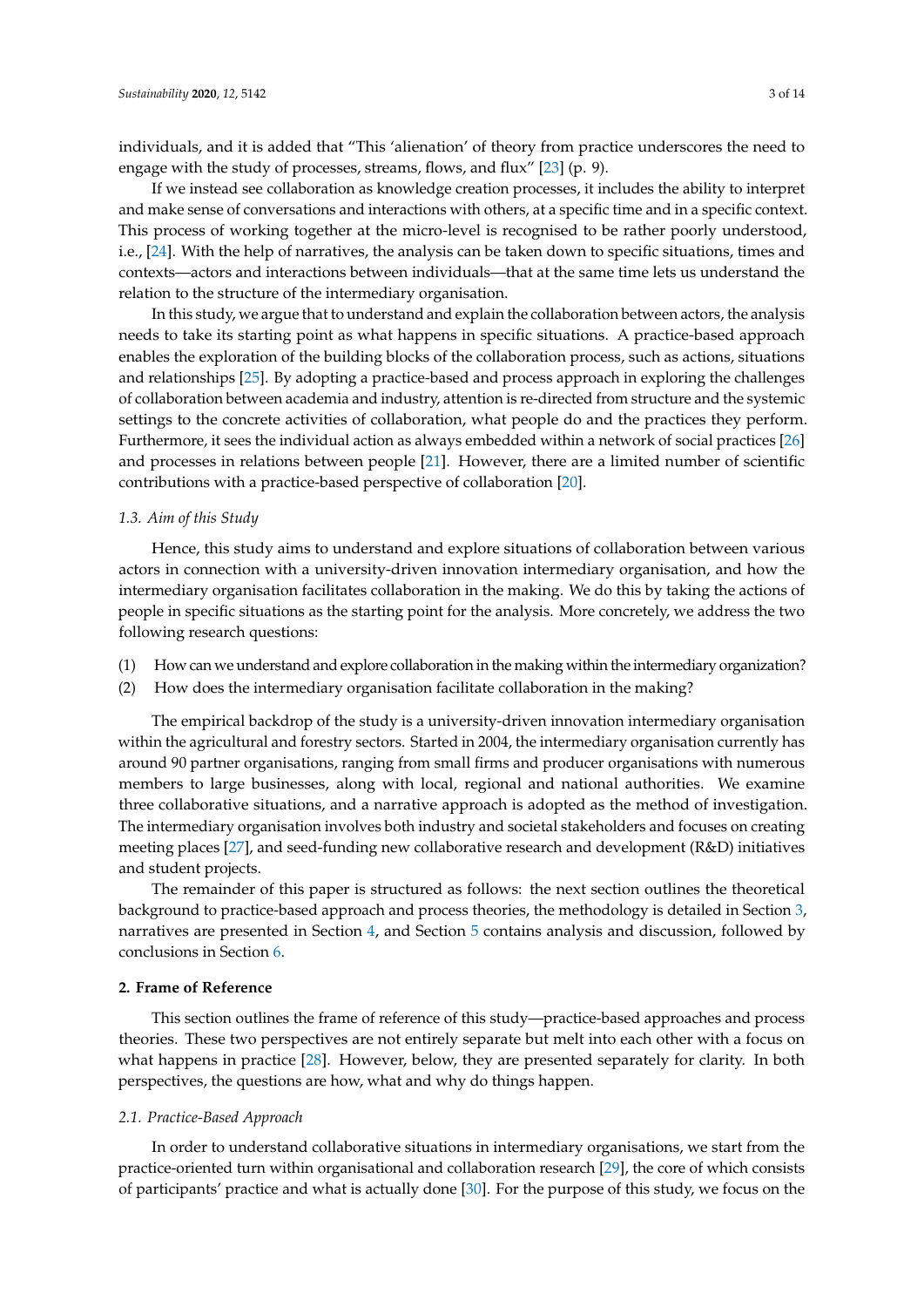relationship between structure and practice mutually created. In this way, we keep a focus both on what people do and the social and formal structures where collaboration takes place.

In the previous century, works by writers such as Heidegger, Wittgenstein and even Aristotle were influential in forming the background to practice-based research [\[31\]](#page-12-14). Representatives of practice theories [\[32\]](#page-12-15) emphasise that there is no single uniform practice theory but rather a practice turn in social and organisational studies. The core of the plurality of practice theories is that it puts recurrent activities, interactions and practices in focus and uses this as the unit of analysis. Practice-based research takes a starting point where seemingly mundane activities play the lead role [\[33\]](#page-12-16). Practice-based researchers see the world as a seamless assemblage of practices in continuous relation to each other. The queries of what, how and why are the theoretical questions that permeate practice theories [\[31\]](#page-12-14).

Practice-based research states that social structures only exist as long as practices are performed that keep them in place. This highlights the two-way relationship between practices and structures, and the fact that social structures are temporal and can be torn down or changed if they are no longer supported by practices. As the aspects of power, politics and conflict are always present, practices are constantly open to contestation, and this keeps them continuously in a state of tension and flux [\[31](#page-12-14)[,32\]](#page-12-15). Organisations, as formal structures, are part of this perspective. Organisations are governed by formal structures that organise what people are doing [\[34\]](#page-12-17). Therefore, one way to approach collaboration is through maps of structures. This perspective can be applied to the intermediary organisation focused on by this study.

Practice is described as routinised activities and postures, as in the roles we play in certain contexts, e.g., the teacher–student relationship. Thus, the human is a carrier and performer of social practices. However, in doing so, there is normally space for initiative, creativity, individual performance and adaption [\[31\]](#page-12-14). This is where new processes and collaborations between people can start.

However, as Chia and Holt [\[22\]](#page-12-5) note, a challenge in practice-based research is avoiding ending up with mere descriptions of organisational practices but rather, following Schatzki et al. [\[32\]](#page-12-15), seeing knowledge and meaning residing in a nexus of practices. The affordance of a practice-based approach is not only that it describes the world in terms of what is being done and redone but that these practices shape the meaning given to activities and contribute to the formation of the identity of the people involved [\[22,](#page-12-5)[35\]](#page-12-18). Nicolini [\[31\]](#page-12-14) (p. 7) notes that "Practices are, in fact, meaning-making, identity forming, and order-producing activities.".

## *2.2. Process Theories*

In our view, collaboration in the making has a focus on what is done, how and why. The practice-based approach addresses collaboration as a system that limits the individual but acknowledges that the system can be formed and re-formed by the individuals [\[32\]](#page-12-15). Process theories, on the other hand, focus on the interplay between individuals and formal and social structures. Process theories understand the world as " ... in flux, in perpetual motion, as continually in the process of becoming." [\[36\]](#page-12-19) (p. 1). Order is emergent, hence spontaneous, without intention or control, but through individuals interacting with each other [\[21\]](#page-12-4).

While a practice-based approach has the individual action, situation, material conditions and, in some way, systems as a starting point, it does not take adequate account of processes. Therefore, we combine the practice-based approach with process theories [\[36](#page-12-19)[,37\]](#page-12-20). Supplementing the concept of practice with the concept of process allows for "structures" to take various shapes, ranging from firmer to looser. Hence, it allows for the better interpretation and understanding of contexts that are differently structured and organized. Thus, we shift the focus towards actions and relations between people within the frame of various structures. Consequently, we reduce and move beyond the criticism of Stacey and Mowles [\[21\]](#page-12-4), that Nicolini [\[31\]](#page-12-14) has an overly dominant view of structures, systems and individuals. Practice-based research, together with process theories, offers a tool that helps us focus on collaboration in the making. The processes of interaction between people can be generalised, but the results of these processes are unique and cannot be predicted beforehand [\[21\]](#page-12-4).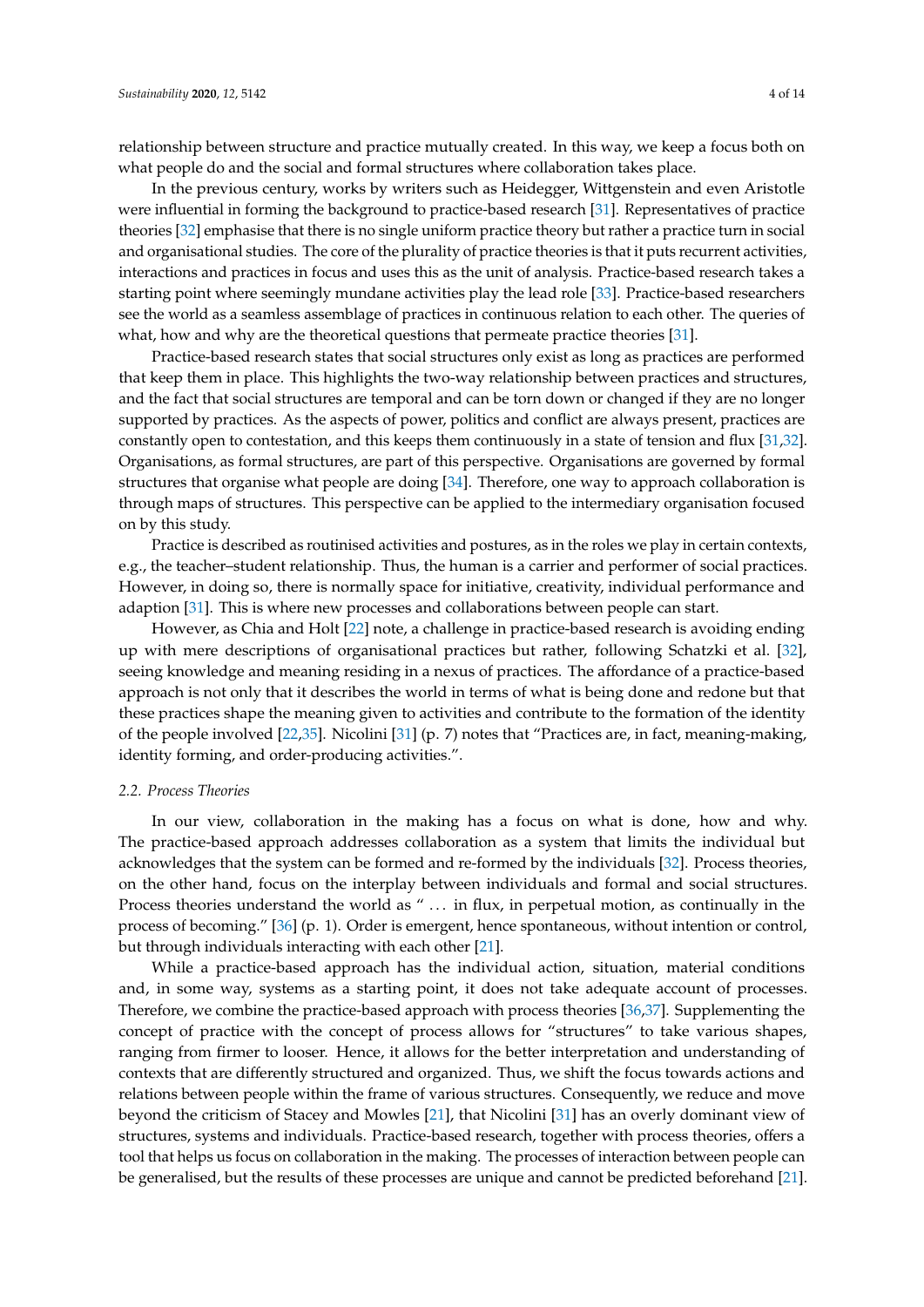When applying structural and cognitive perspectives, there is an adherent risk that people are assumed to be rational and goal-seeking beings [\[22\]](#page-12-5). The structure is often seen as an effect of rational individuals, and this view contributes to an alienation of theory from practice [\[23\]](#page-12-6). This underscores the need to focus on processes and what is happening [\[23\]](#page-12-6).

Starting the process turn in organisational studies, Weick [\[38\]](#page-12-21) argues that social scientists should focus on actions and processes instead of entities like organisations, roles and hierarchies. Thus, we should use verbs more frequently instead of nouns, such as in "organising" rather than "organisation". Weick [\[38\]](#page-12-21) even argues that we should "stamp out the nouns" (p. 44) and replace them with verbs. He describes process as the interaction between actions and meaning-making, and refers to this as sense-making [\[39\]](#page-12-22). He continues: "The language of sensemaking captures the realities of agency, flow, equivocality, transience, reaccomplishment, unfolding, and emergence, realities that are often obscured by the language of variables, nouns, quantities, and structures" [\[40\]](#page-12-23) (p. 410).

In this study, we take the issue of nouns and verbs one step further and see the need to deal with both at the same time. As noun-making is necessary for human sense-making, we are incapable of thinking purely in terms of processes [\[41\]](#page-12-24). Hence, noun-making is an indispensable ingredient for coming to grips with processes [\[41\]](#page-12-24). Czarniawska [\[42\]](#page-12-25) sees the current focus on nouns in models of organisational change as a reminder of the influence of natural sciences on social science. She argues that social sciences missed the point of the models in natural sciences; it is not only about filling the boxes of the models with nouns but also about finding the verbs to make the model meaningful.

In summary, processes of collaboration can be seen as a continuous motion between interacting people and structures. In a collaboration situation, there is a dialectic reciprocal relationship between structures on the one hand, and practices and processes on the other. It includes knowledge creation processes in relations between people, in a specific context and time period.

## <span id="page-4-0"></span>**3. Case and Method**

This section presents the case study of an intermediary organisation and outlines the methods in which a narrative approach is adopted to understand and explain collaboration between various actors.

#### <span id="page-4-1"></span>*3.1. Case*

The studied case is an intermediary organisation, SLU Partnership Alnarp, started in 2004 as a collaborative platform at the Swedish University of Agricultural Sciences. Today, the intermediary organisation has around 90 partner organisations, ranging from small firms and producer organisations with numerous members to large businesses and local, regional and national authorities. The intermediary organisation consists of a board, a working committee with an operating manager, and six subject groups [\[43\]](#page-12-26). The activities are R&D projects, funded together by both university and partner organisations; meeting places such as seminars, workshops and field excursions; and student projects and a mentorship program, along with regular meetings of the board, working committee and subject groups. Researchers at the university can apply for R&D funding from the intermediary organisation, provided that the applications include 50% funding from partner organisations. The applications are first discussed in the relevant subject group and then decided upon by the board. The working committee, which meets every month, decides on funding for meeting places and student projects [\[43\]](#page-12-26).

Thus, the model of the intermediary organisation facilitates the meeting between the university, authorities, industry and civil society to discuss current issues, and offers tools for starting to deal with them. The intermediary organization involves both industry and societal stakeholders and focuses on creating meeting places [\[27\]](#page-12-10) and seed-funding new collaborative R&D initiatives and student projects. It views everyone's knowledge as legitimate, allows for multiple value propositions, and stimulates the co-creation of new ways forward [\[27\]](#page-12-10).

As this is a single case study, our aim is not to generalize but rather to explore certain aspects that can enrich our understanding of this specific phenomenon.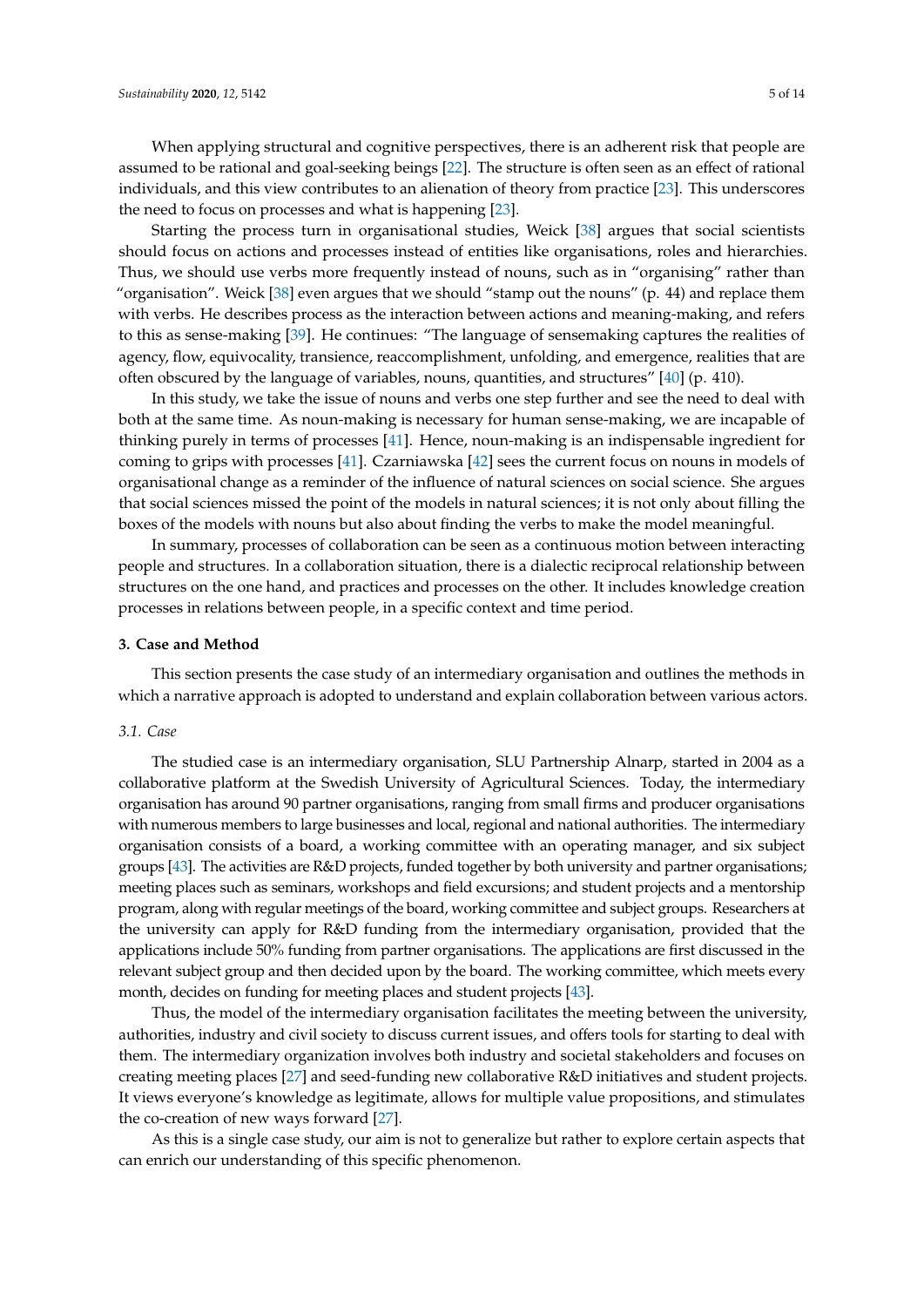## *3.2. Method*

This is a qualitative single case study. The first author of this article was the operating manager of the intermediary organisation from 2013 to 2018, while the two other authors evaluated the organisation in 2018–2019. Thus, we used a dialogue between the "insider" (first author) and "outsiders" (second and third authors) to understand processes in an organisation [\[44\]](#page-12-27). The two outsiders gained empirical understanding through the evaluation. The analysis begins in a thick description of the intermediary organisation as detailed interpretations of collaboration in the making. Nicolini [\[45\]](#page-12-28) argues for a combination of zooming in on and zooming out from the immediate operation and the empirical material. In summary, the method used in this study can be described as a dialogue between practice and theory, between an insider and outsiders, and zooming in and zooming out. The interpretive dialogue has the advantage of providing insights into more in-depth details of the backstage, experience-oriented knowledge that goes beyond interviews [\[46\]](#page-13-0). The discussions between the three authors through critical questions resulted in new insights, challenging the theoretical and methodological framework.

As the aim of this study was to understand and explore situations of collaboration between various actors, the question we posed to our empirical material was "how can we interpret and understand collaboration processes in the empirical material, viewed through the theoretical lenses of practice-based approach and process theories?". According to Kärreman and Alvesson [\[47\]](#page-13-1) (p. 59), " . . . some situations in organisations may be seen as the organisation 'written small' and the close and detailed interpretation of these may, if combined with sufficient background and context knowledge, open up a window for a broader understanding of organisations." Hence, we adopted a narrative approach and identified three narratives to illustrate the empirical material.

A narrative approach is in line with practice-based and process research, where the focus is also on aspects like heterogeneity and unpredictable events that may shine forth [\[48,](#page-13-2)[49\]](#page-13-3). Narratives provide the opportunity to describe some aspects of life as it is [\[50\]](#page-13-4). The narrative approach also connects to process theories where processes can be generalized, while the results are seen as local and specific [\[21\]](#page-12-4).

Since we cannot recount the results of numerous long narratives, we use small narratives, what Boje [\[51\]](#page-13-5) calls ante-narratives or micro-stories. Such stories "are told without the proper plot sequence and mediated coherence preferred in narrative theory" [\[51\]](#page-13-5) (p. 3). Boje further writes "the micro-stories want to think, feel and see the world the way it was seen in that time and place" and "to see the world through the eyes and mind-set of the Other" [\[51\]](#page-13-5) (p. 48).

Being aware of the bias risk, we used several observations to support any claims and tried to use different interpretative lenses throughout the study [\[52\]](#page-13-6). We recognise the role of the researcher as shaped by previous experiences, by the social and cultural environment to which he or she belongs, not only theoretical points of view [\[52\]](#page-13-6). Thus, we acknowledge the risk of different interpretations depending on individual experiences and backgrounds. Therefore, we were careful in interviews to constantly ask questions like "What do/did you think? Can you develop? Are there other similar situations?".

In short, we present three narratives, like interviews, to represent the extensive empirical material. It should be noted that while it has not been possible to explore all the practices of the intermediary organisation, the narratives should be regarded as illustrative cases for the analysis of collaboration in the making.

#### <span id="page-5-0"></span>**4. The Case Study**

This section contains three collaborative situations in the form of narratives. These narratives are examples illustrating the empirical material.

#### <span id="page-5-1"></span>*4.1. Narrative (1): A Board Meeting—Strategy Discussion*

The board of the intermediary organisation consists of the chairpersons of the subject groups, coming from non-university actors, and the two deans of the two faculties involved [\[43\]](#page-12-26). The board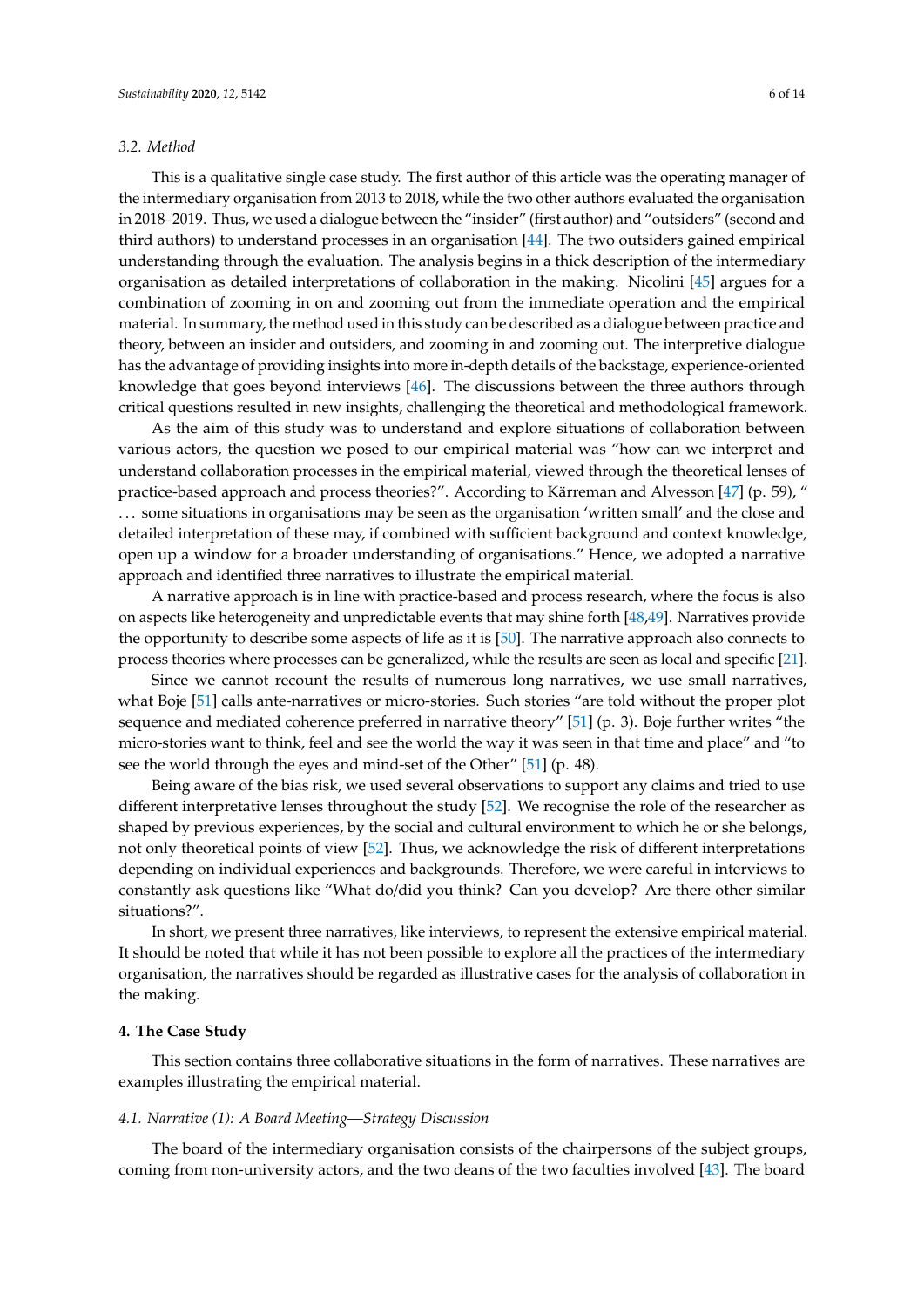makes decisions on grants for R&D projects and handles strategic issues for the intermediary organisation. The board mostly consists of long-term members, which ensures continuity and stability.

A part of the board meeting is spent on the board members' reports from their perspective and sense of what is going on in their wider context that could be of relevance to the operations of the intermediary organisation. Examples of the issues discussed were trends in the industry and sectors, the financing of applied research, concerns of keeping and building applied research competence, policies affecting the industries and the university, education, and the need for skilled labour at every level of the industry. Christine (we use fictive names throughout the paper) is one of the board members, and Lars is one of the deans.

Christine: "Right from the start, I was very impressed with the competencies that existed in the group. They were genuinely interested in the intermediary organisation as a phenomenon. And there was a genuine driving force that this would be something good. Every time, new thoughts and ideas came up on how this could be improved and changed. And everyone did not agree from the start. The atmosphere in the group was that everyone spoke their mind, which made things happen. Perhaps we didn't follow through on some of the strategic discussions quite like we could have. Then, of course, the project discussions took a pretty big part of the meetings, but that was quite OK; we wanted many applications. On some occasions, different external events put our industries in more or less difficult situations. Then the reasoning in the group was how to handle it and support each other.".

Lars: "The board meetings have a very important function in getting perspectives from different parts of the sectors, what is going on and what is around the corner. Then there is the legitimacy; it confirms the commitment of the involved actors, and that the operations are effective and efficient. The board has a quality assurance function in that we ensure that the granted projects are relevant and of good quality. And most importantly, future issues and development of the intermediary organisation at a strategic level are discussed. How can such a tool keep up, adapt and develop continuously? There is a wide range of important functions to the board.".

## *4.2. Narrative (2): A Subject Group Meeting—Aphids in Root Crops*

The intermediary organisation has six subject groups, e.g., animal husbandry, horticulture, and agricultural crop production [\[43\]](#page-12-26). The partner organisations are members of these groups according to their interests. The subject groups meet twice a year to discuss the current situation within their field of interest and any activities needed. They also read and discuss the applications for R&D funding coming in to the intermediary organisation. When Victoria, working for the root crop industry, attended the meeting of the crop production subject group, she read a project application from university researcher Felipe about aphids in grains and apples.

Victoria: "I read Felipe's application to the subject group, about new methods against aphids in grains and apples, and thought we should try this in our root crops. One of my co-workers is sometimes at the department, so with his help, a meeting with Felipe was arranged. Felipe presented his research, and I presented what we do in root crops. Together, we worked out a simple field trial plan. It has worked out great; Felipe has the knowledge and methods for academic work. If it had not been for the intermediary organisation, we would have never met.".

Felipe: "For me, it started when a guy I know from the department said to me, "you should talk to Victoria, I think you could do some interesting things together". So, we met, and we found each other on the same page, since she works for growers and I like to work with growers as well. The next step was to do a pilot field trial, just a small one, but the results were interesting, and we will be continuing.".

Further dialogue between the involved organisations followed, where both had an interest in developing these issues further. New plans were made, and additional resources applied for from the intermediary organisation and elsewhere.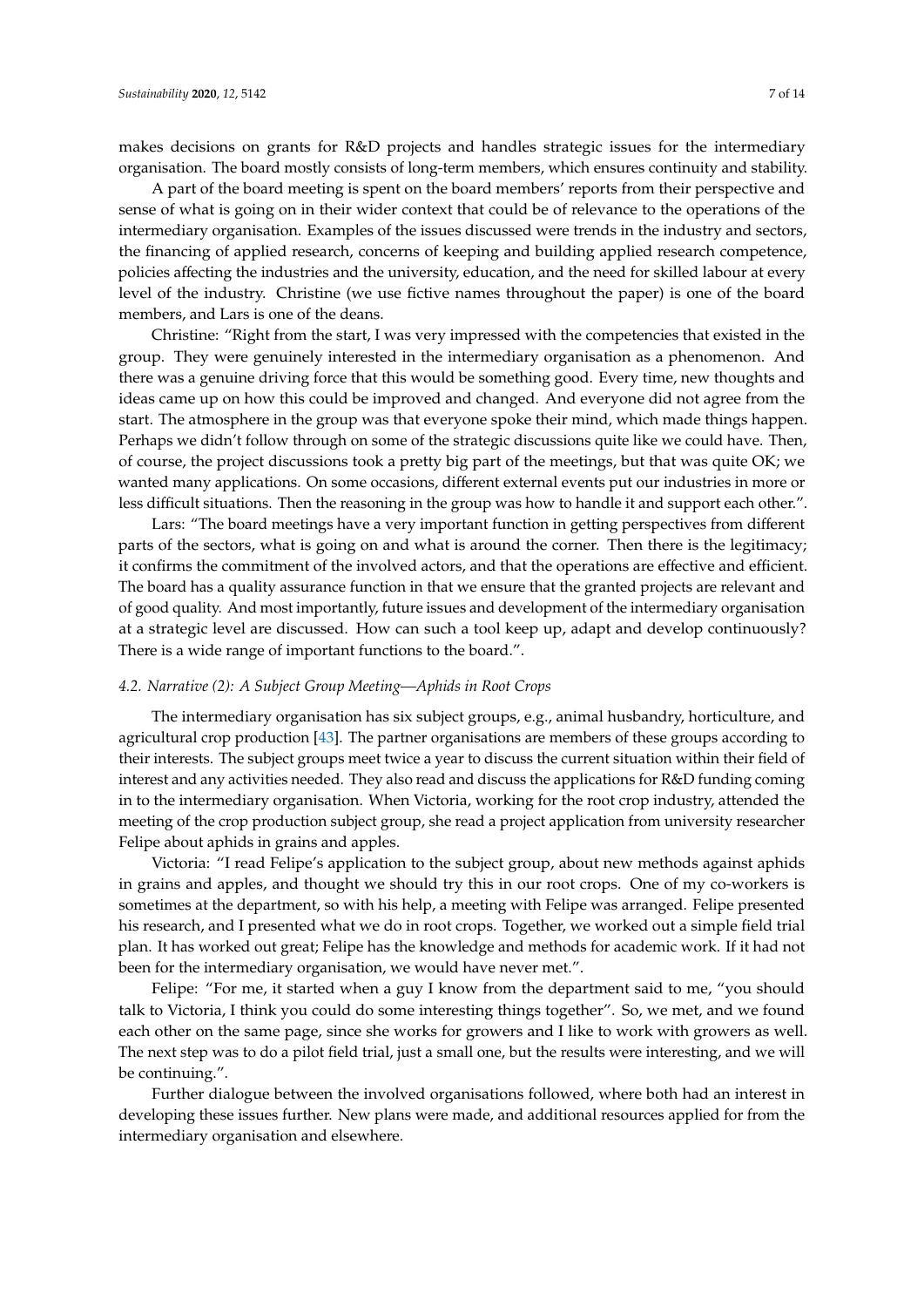## *4.3. Narrative (3): A Seminar—Soil Carbon Storage by Subsidiary Crops*

The intermediary organisation arranges a large number of seminars, workshops and excursions every year. These events are vital meeting places for academia, industry, and society, and they provide opportunities to discuss and deliberate on current topics across organisational borders [\[43\]](#page-12-26).

There has been an increasing interest in subsidiary crops over the last few years in both agricultural and horticultural crop rotations, for reasons such as nutrient retention, soil conservation and biodiversity. The university has had a few applied research projects about this, some of which were partly financed by the intermediary organisation and its partners. The research projects have been presented at yearly seminars and field excursions, organised by the researchers and the intermediary organisation. At these events, farmers, advisors, the agri-business industry and authorities have presented their views and reflections on subsidiary crops. Niels is one of the researchers working with the projects on subsidiary crops and has met Sophie, who is as an expert advisor at a national authority.

Niels: "The seminars and field excursions are valuable as they open up new perspectives on things you realise you have to keep track of, and perhaps include for the future. You get to hear what kind of questions the farmers have, and the advisors. The authorities for instance, are interested in soil carbon, which is the area of my own research. After making contact at these seminars, I have been invited to meetings about developing tools for evaluating the contribution of subsidiary crops to soil carbon storage. Now we are working on a project funded by the authorities, on the impact of the time of establishment of the subsidiary crop.".

Sophie: "For those of us who are located here, it is great to be close to the university, as there are Niels and his colleagues, so we can benefit from each other. I have met Niels at various workshops and seminars. My contacts with Niels and his colleagues are certainly part of a general knowledge build-up on subsidiary crops for, for example, biogas, reducing nitrogen loss, and soil carbon storage. Our collaboration might not be super organised, but it feels like we benefit from each other.".

## <span id="page-7-0"></span>**5. Analysis and Discussion**

This study aims to understand and explore situations of collaboration between various actors in connection with a university-driven innovation intermediary organisation, and how the intermediary organisation facilitates collaboration in the making. With the help of the narratives above, the analysis is taken down to specific situations of interactions between individuals in time and context, that at the same time lets us understand the relation to the structure of the intermediary organisation. It is shown how the actors in the three narratives use structures for their sensemaking, identity-forming and order-producing, in a reciprocal dance between structure, practices and processes.

#### *5.1. Structures*

To start, the intermediary organisation can be described as different structures. The structures constitute a map [\[34\]](#page-12-17), a sort of context in which to understand the collaboration in the three narratives. The three narratives each represent different structures of the intermediary organisation, from a board meeting with a fixed structure, to a seminar with a loose structure (see Section [3.1\)](#page-4-1). Therefore, the structures within the intermediary organisation can be depicted along a continuum from fixed to fluid.

Furthermore, the narratives illustrate how the structures of the intermediary organisation constitute arenas for practices, where people meet and engage in a board meeting, subject group meeting or a seminar. These practices, in turn, present possibilities for processes to take place in relations between people. Thus, the different structures of the intermediary organisation give shape to varying practices, which in turn allow for multiple ways of action and performance by people. An attempt to graphically illustrate the dynamics between the varying structures, practices and processes is made in Figure [1.](#page-8-0)

The top left side of Figure [1](#page-8-0) are shown the fixed structures of the procedures of the board and working committee. While the fixed structures contribute to the frame of the meetings, they do not determine the content. A firm structure implies a tighter interpretational frame, influencing the practices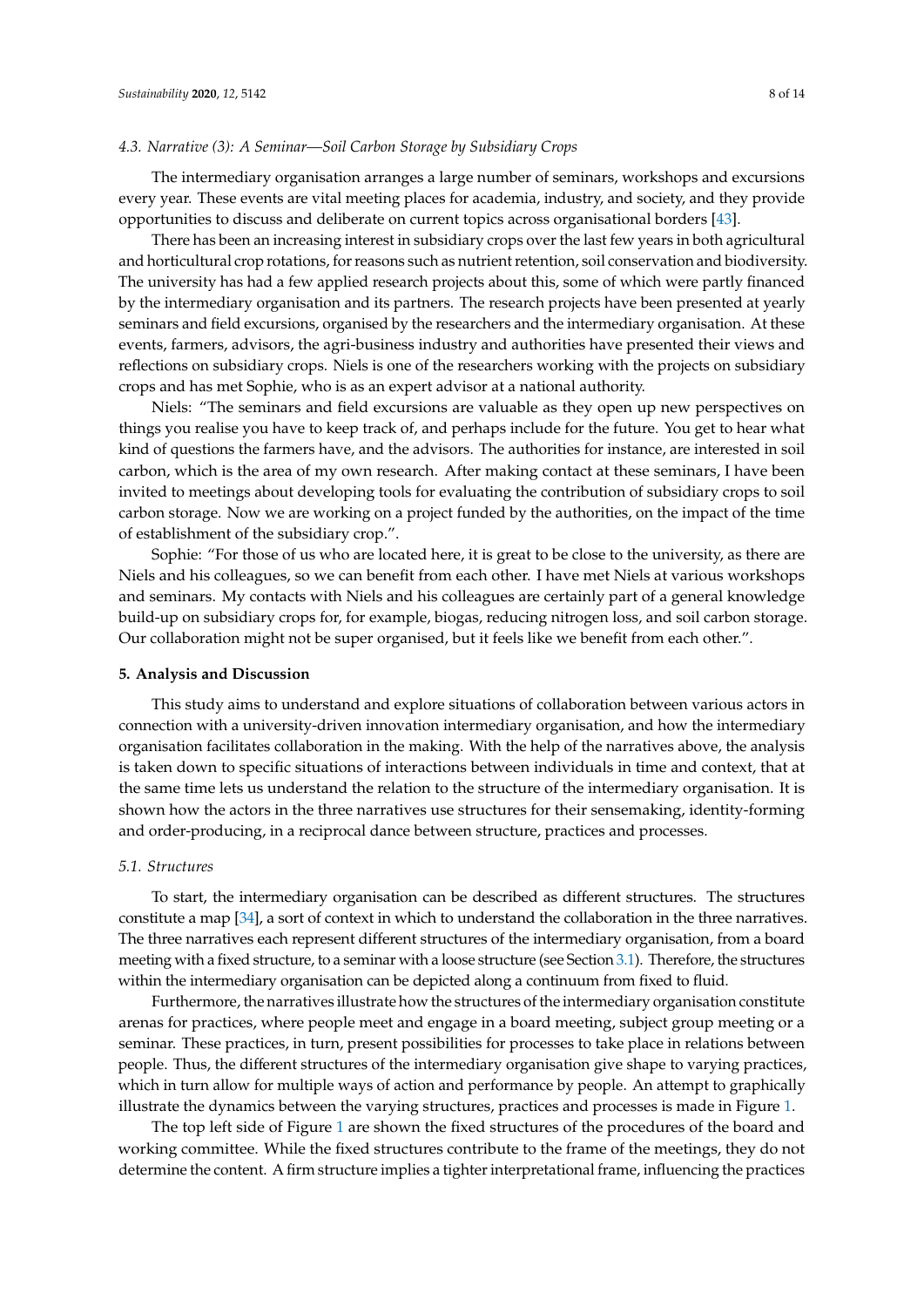and processes that are formed between people. The board, which consists of mainly long-term members, makes formal decisions on the funding of R&D projects in a tradition since 2004, ensuring continuity and stability. These meetings have a similar agenda each time, and participants know, fairly well, what to expect of it and what is expected of them. This allows for continuity but, most importantly, makes commitment and action possible. Primarily, the commitment is made to the structure and not necessarily to the participants in the meeting. However, with time [\[37\]](#page-12-20), trust and commitment between the participants start to grow, as in the narrative in Section [4.1.](#page-5-1)

<span id="page-8-0"></span>

The structures range on a continuum from fixed to more fluid structures. The top left side of the figure shows the fixed structures, i.e., procedures of the board and working committee. The top right side of the figure shows fluid structures, such as seminars and projects, where informal elements, unexpected meetings and conversations, can be more apparent. The different structures enable various kinds of practices for people to engage in, which in turn allows for processes between people. The arrows in the practice level indicate that the participants and group size can vary. On the process level, only two persons are depicted for graphical reasons; there can naturally be multiple relations and persons. level, only two persons are depicted for graphical reasons; there can naturally be multiple relations; the multiple relations; the multiple relations; the multiple relations; the multiple relations; the multiple relations **Figure 1.** Model of structures, practices and processes of the university intermediary organisation.

The top right side of Figure [1](#page-8-0) shows the fluid structures, such as seminars, workshops, excursions, can be organised flexibly by decisions in the monthly working committee and thus respond to upcoming needs of, for example, industry or academia. A looser structure implies a more flexible interpretational frame, which allows for a larger span of spontaneity, creativity and unexpected acts in the processes between people, which can alter the practice and the structure at hand, in sometimes-unpredictable ways [\[39\]](#page-12-22). The participants in these activities can vary between different occasions. R&D projects and student projects and a mentorship programme. Meeting places, such as seminars,

The subject group meetings take an intermediary position along the fixed–fluid continuum in Figure [1,](#page-8-0) as they have both fixed and fluid items on the agenda, e.g., reviewing applications and discussing current trends and needs for activities. The participants are mostly well known to each other, but occasionally, new partners join the group.

These different structures within the intermediary organisation contribute to a creative tension between the orderly structures and the spontaneous, looser structures [\[53\]](#page-13-7). When this is aligned with individual intentions, motives and relational processes that make sense of collaboration, actors use the different structures and practices to set their collaboration processes in motion. The three narratives illustrate how actors use the structures and practices to develop their collaborations; for example, from ideas flexible interpretational frame, which allows for a larger span of spontaneity, creativity and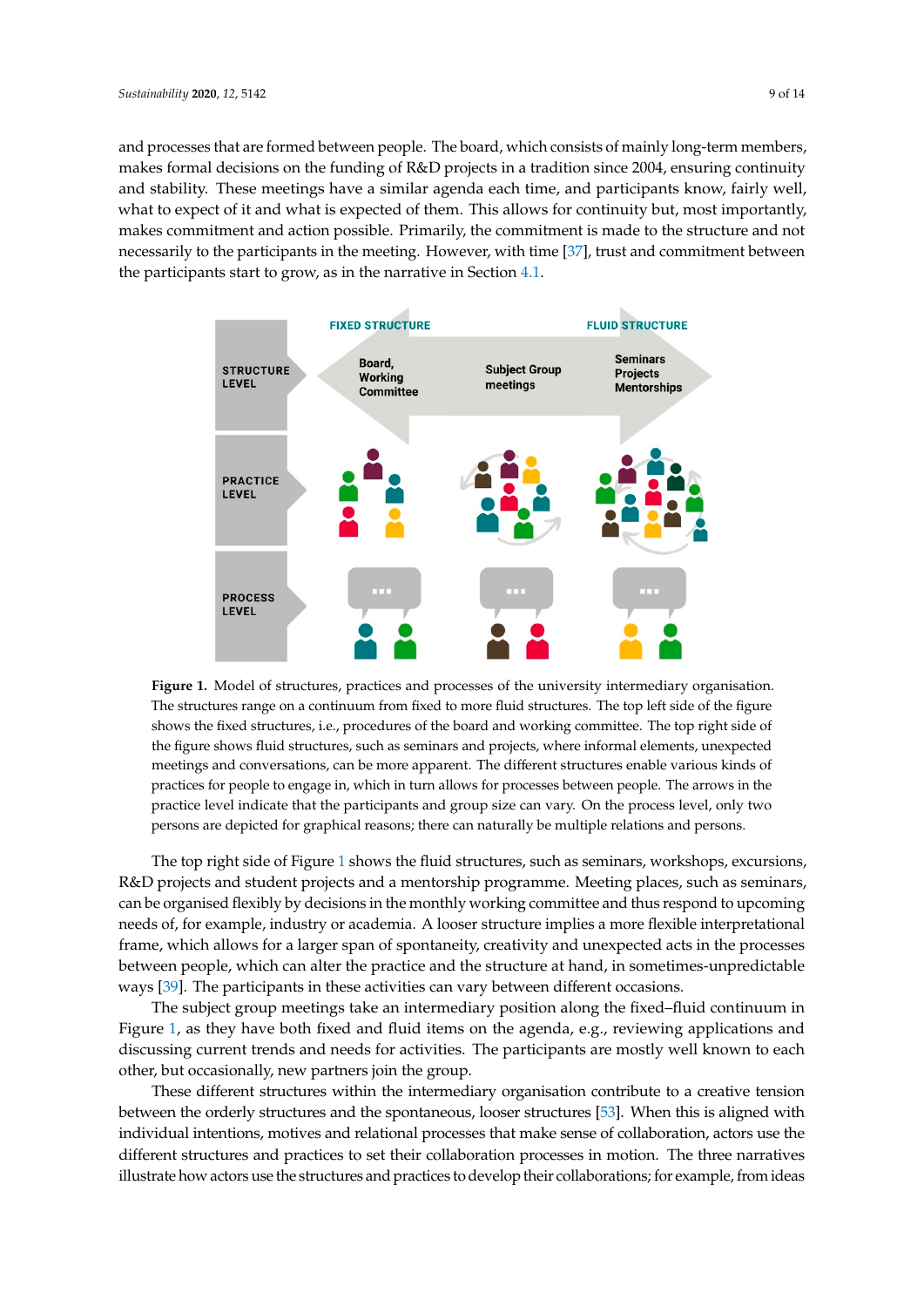that start in seminars (looser structures), they can apply for funding from the board (firm structure), enabling projects to start. The project results can be presented and discussed in a field excursion (looser structure), arranged by the project co-workers and the working committee (firm structure).

#### *5.2. Practices*

The scientific literature stream of university knowledge transfer and exchange research often takes a static macro perspective [\[19\]](#page-12-2) or a helicopter view [\[54\]](#page-13-8) of collaboration. Hence, the focus is on the structures and the elements of the system. When adopting a practice perspective, the focus shifts to recurrent activities.

Practices are described as routinised activities and postures, as in the roles we play in certain contexts. As the intermediary organisation facilitates meetings between different actors from the university, industry, authorities and civil society, it contributes to the creation of a common understanding of each other's practice. This means that getting to know each other is important, and it involves the shaping of the roles and identities of the people involved. How do I play my role in the meeting with others in this context? How do they play their role? What is expected from me? This could be learned by the actors by participating in meeting places arranged by the intermediary organisation, such as subject group meetings, seminars and workshops.

In the above narratives, people interact and form their understanding of each other. For example, Lars learns about issues perceived by different parts of the sector, and Victoria discovers Felipe's research. Niels learns what kind of questions and experiences farmers, advisors and authorities have, concerning the use of subsidiary crops.

However, practices are constantly in a state of tension, due to the continual presence of power, politics and conflict aspects [\[31\]](#page-12-14). While perhaps not directly present, this element is inherent in the narrative of the board meeting. Both Christine and Lars refer to discussions on strategic issues and the future development of the intermediary organisation. Strategic discussions in the board could end in decisions to alter the structures of the intermediary organisation and, thereby, the practices.

## *5.3. Processes*

Practice-based research states that while the individual is a carrier and performer of social practices, there is normally space for initiative, creativity, individual performance and adaption [\[31\]](#page-12-14). These are the processes that take place in relations between people. In the narratives above, the actors take initiatives against the stable background of the intermediary's practices. For example, Victoria contacts Felipe about trying the new method against aphids in root crops, starting a process of developing new knowledge about this topic.

While the intermediary organisation provides various kinds of meeting spaces and facilitation by the operating manager, it is up to the participants to take advantage of these opportunities. In fact, the intermediary organisation is dependent on individuals using the possibility of taking initiatives and creating collaborations. Resources of different kinds, e.g., financial, infrastructural, knowledge and social networks, are embedded in structures, which in turn make practices and processes possible. Reciprocally, the practices and processes maintain and reinforce the structures [\[31\]](#page-12-14). It is when the practices and processes are carried out, as in, for example, the narratives, that meaning is created which keeps the intermediary organisation going. Thus, the structures provide resources and give legitimacy to the intermediary organisation, but it is through the meetings and the interplay between its members, the practices and processes, that it gains results and recognition.

Practice-based research and process theories highlight the fact that practices are meaning-making, are identity-forming and, at same time, produce the structure [\[22,](#page-12-5)[31\]](#page-12-14) of the intermediary organisation. While this study has touched upon these aspects, they each constitute interesting areas for further research in connection to collaboration between multiple actors in innovation intermediary organisations.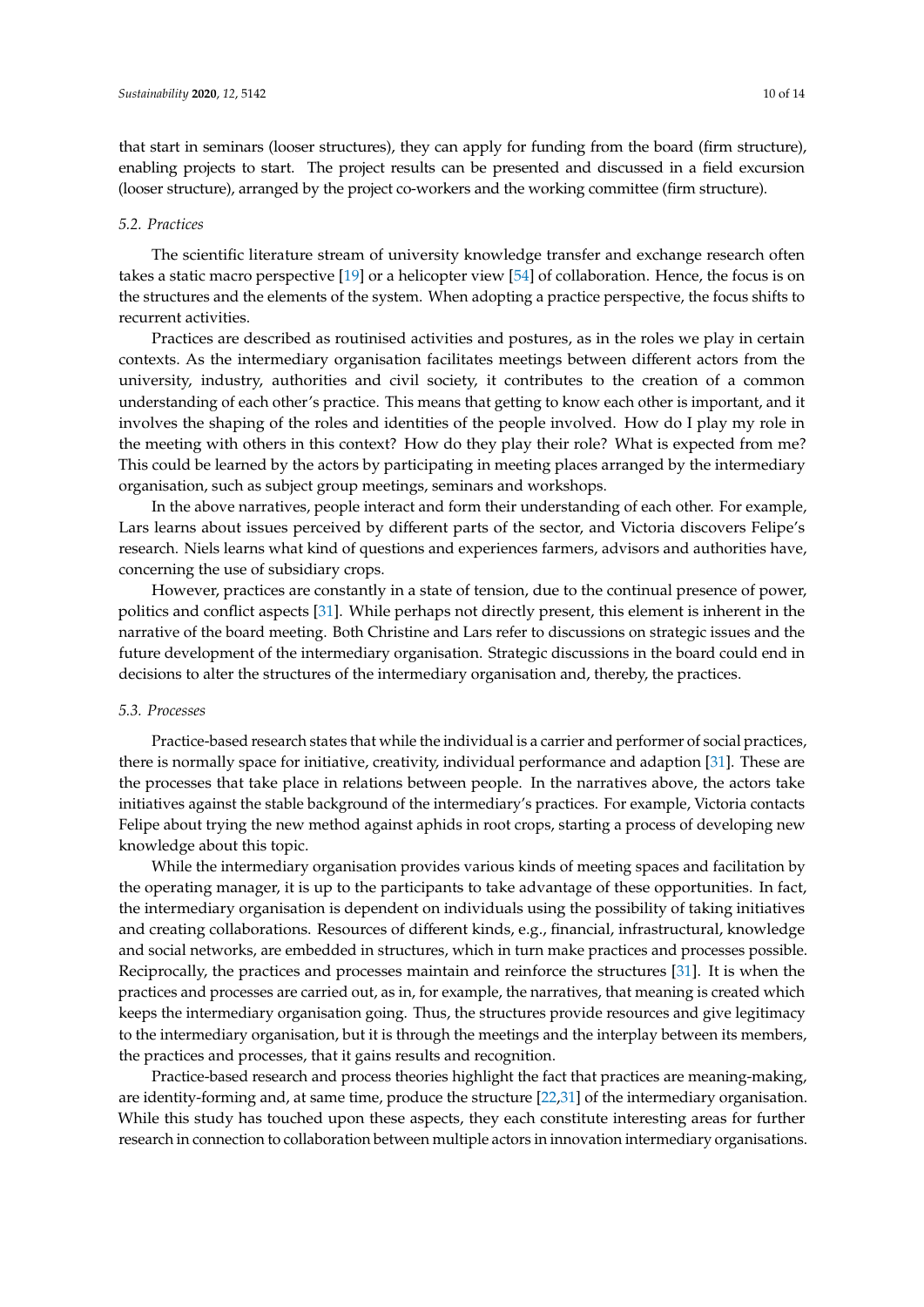## <span id="page-10-0"></span>**6. Conclusions**

The aim of this study was to understand and explore situations of collaboration between various actors in connection with a university-driven innovation intermediary organisation and how the intermediary organisation facilitates collaboration in the making, and we have reached the **6. Conclusions**  following conclusions. The aim of this study was to understand and explore situations of collaboration between various of collaborations of collaborations of collaboration between various of collaboration between various o

To answer the first research question of how collaboration in the making within the intermediary organization can be understood, we conclude that collaboration in the making is formed in the interplay between structures, practices, and processes between people. While the structures provide legitimacy and resources, the intermediary organisation may be perceived as being constituted by the practices and interactions among its members. The three narratives are examples of unique results emerging from relational processes between people, performed against the background of practices and structures provided by the intermediary organisation. efforts among the members. The time manufactures are examples of analytic results emerging to

To answer the second research question of how the intermediary organisation facilitates collaboration in the making, we conclude that the presence of a continuum from fixed to fluid structures enables people to use the different kinds of structures to set their collaboration processes in motion. The fixed structures of the board and working committee allocate the financial resources used for meeting places and projects. The looser structures of, for example, meeting places imply a more flexible interpretational frame, which allows for a larger span of spontaneity and creativity in the processes between people, which in turn can alter the practice and the structure at hand, in sometimes-unpredictable ways [\[39\]](#page-12-22). This contributes to a creative tension between activities with firmer and looser interpretational frames [\[53\]](#page-13-7), which along with the presence of resources allows for people to set their collaboration processes in motion. processes between people, when all tark allows the practice and the structure at half

Based on the frame of reference and the analysis of the empirical material, we developed a conceptual model where the structures of the intermediary organisation are translated into practices, against which individuals can develop their collaboration processes; see Figure [2.](#page-10-1) This implies that the organising of collaboration should focus its attention not only on structures but also on the practices and processes formed between people. It is in the practices that individuals can make meaning of and processes formed between people. It is in the practices that individual eart make meaning or what they do, learn about each other, shape identities, take initiatives, find collaboration partners and develop collaboration processes. partners and develop collaboration processes. meaning of what they do, learn about each other, shape identities, take initiatives, find collaboration

<span id="page-10-1"></span>

**Figure 2.** A conceptual model of the structures, practices and processes of an innovation intermediary **Figure 2.** A conceptual model of the structures, practices and processes of an innovation intermediary organisation. The structures are translated into practices, against which individuals can develop their organisation. The structures are translated into practices, against which individuals can develop their collaboration processes. This implies that while the structures provide resources, the organising of collaboration processes. This implies that while the structures provide resources, the organising of collaboration should focus its attention not only on structures but also on the practices and processes collaboration should focus its attention not only on structures but also on the practices and processes formed between people. formed between people.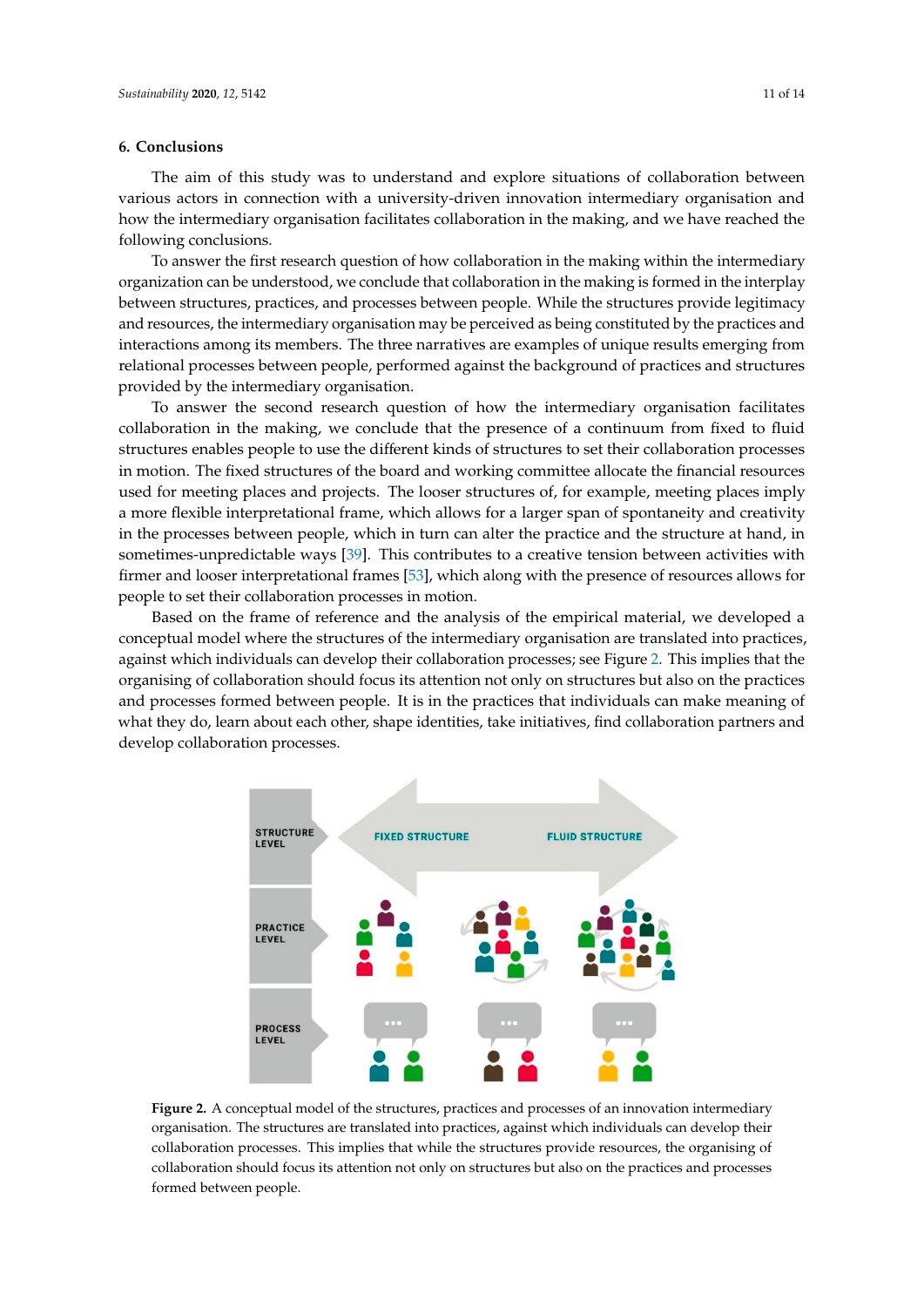The results of this study further emphasise the key role of intermediary work, as in, for example, [\[2,](#page-11-1)[4,](#page-11-3)[15](#page-11-14)[,27\]](#page-12-10). We propose that the presented conceptual model can help practitioners to understand and model their intermediary work, as well as inspire further research on how to understand the micro-level of collaboration. If we want to understand and develop collaboration, we must have an understanding of collaboration in the making.

**Author Contributions:** Conceptualisation, L.B.G. and S.A. with contributions from A.L.; methodology, S.A. with contributions from L.B.G. and A.L.; investigation, L.B.G., S.A. and A.L.; resources, L.B.G.; writing—original draft preparation, L.B.G., S.A. and A.L.; writing—review and editing, L.B.G., S.A. and A.L.; visualisation, L.B.G.; project administration, L.B.G.; funding acquisition, L.B.G. All authors have read and agreed to the published version of the manuscript.

**Funding:** This research was funded by Sparbanksstiftelsen Färs & Frosta/Sparbanken Skåne, SLU Partnership Alnarp, and SLU RådNu—thank you to all.

**Acknowledgments:** We thank anonymous reviewers of the IFSA Conference and this journal for comments. We thank H. Weiber-Post for help with the graphics.

**Conflicts of Interest:** The authors declare no conflict of interest. The funders had no role in the design of the study; in the collection, analyses, or interpretation of data; in the writing of the manuscript, or in the decision to publish the results.

## **References**

- <span id="page-11-0"></span>1. Trencher, G.P.; Yarime, M.; Kharrazi, A. Co-creating sustainability: Cross-sector university collaborations for driving sustainable urban transformations. *J. Clean. Prod.* **2013**, *50*, 40–55. [\[CrossRef\]](http://dx.doi.org/10.1016/j.jclepro.2012.11.047)
- <span id="page-11-1"></span>2. Miller, K.; McAdam, R.; McAdam, M. A systematic literature review of university technology transfer from a quadruple helix perspective: Toward a research agenda. *R D Manag.* **2018**, *48*, 7–24. [\[CrossRef\]](http://dx.doi.org/10.1111/radm.12228)
- <span id="page-11-2"></span>3. Perkmann, M.; Tartari, V.; McKelvey, M.; Autio, E.; Broström, A.; D'este, P.; Fini, R.; Geuna, A.; Grimaldi, R.; Hughes, A.; et al. Academic engagement and commercialisation: A review of the literature on university–industry relations. *Res. Policy* **2013**, *42*, 423–442. [\[CrossRef\]](http://dx.doi.org/10.1016/j.respol.2012.09.007)
- <span id="page-11-3"></span>4. Howells, J. Intermediation and the role of intermediaries in innovation. *Res. Policy* **2006**, *35*, 715–728. [\[CrossRef\]](http://dx.doi.org/10.1016/j.respol.2006.03.005)
- <span id="page-11-4"></span>5. Kivimaa, P.; Boon, W.; Hyysalo, S.; Klerkx, L. Towards a typology of intermediaries in sustainability transitions: A systematic review and a research agenda. *Res. Policy* **2019**, *48*, 1062–1075. [\[CrossRef\]](http://dx.doi.org/10.1016/j.respol.2018.10.006)
- <span id="page-11-5"></span>6. EU SCAR AKIS. *Preparing for Future AKIS in Europe*; European Commission: Brussels, Belgium, 2019.
- <span id="page-11-6"></span>7. Carayannis, E.; Rozakis, S.; Grigoroudis, E. Agri-science to agri-business: The technology transfer dimension. *J. Technol. Transf.* **2018**, *43*, 837–843. [\[CrossRef\]](http://dx.doi.org/10.1007/s10961-016-9527-y)
- <span id="page-11-7"></span>8. Bedwell, W.L.; Wildman, J.L.; DiazGranados, D.; Salazar, M.; Kramer, W.S.; Salas, E. Collaboration at work: An integrative multilevel conceptualization. *Hum. Resour. Manag. Rev.* **2012**, *22*, 128–145. [\[CrossRef\]](http://dx.doi.org/10.1016/j.hrmr.2011.11.007)
- <span id="page-11-8"></span>9. Rajalo, S.; Vadi, M. University-industry innovation collaboration: Reconceptualization. *Tecnovation* **2017**, *62–63*, 42–54. [\[CrossRef\]](http://dx.doi.org/10.1016/j.technovation.2017.04.003)
- <span id="page-11-9"></span>10. Thune, T. University-industry collaboration: The network embeddedness approach. *Sci. Public Policy* **2007**, *34*, 158–168. [\[CrossRef\]](http://dx.doi.org/10.3152/030234207X206902)
- <span id="page-11-10"></span>11. Al-Tabbaa, O.; Ankrah, S. 'Engineered' university-industry collaboration: A social capital. *Perspect. Eur. Manag. Rev.* **2019**, *16*, 543–565. [\[CrossRef\]](http://dx.doi.org/10.1111/emre.12174)
- <span id="page-11-11"></span>12. Thune, T.; Gullbrandsen, M. Dynamics of collaboration in university-industry partnerships: Do initial conditions explain development partners? *J. Technol. Transf.* **2014**, *39*, 977–993. [\[CrossRef\]](http://dx.doi.org/10.1007/s10961-014-9331-5)
- <span id="page-11-12"></span>13. Villani, E.; Rasmussen, E.; Grimaldi, R. How intermediary organizations facilitate university–industry technology transfer: A proximity approach. *Technol. Forecast. Soc. Chang.* **2017**, *114*, 86–102. [\[CrossRef\]](http://dx.doi.org/10.1016/j.techfore.2016.06.004)
- <span id="page-11-13"></span>14. Bruneel, J.; D'Este, P.; Salter, A. Investigating the factors that diminish the barriers to university-industry collaboration. *Res. Policy* **2010**, *39*, 858–868. [\[CrossRef\]](http://dx.doi.org/10.1016/j.respol.2010.03.006)
- <span id="page-11-14"></span>15. Klerkx, L.; Leeuwis, C. Matching demand and supply in the agricultural knowledge infrastructure: Experiences with innovation intermediaries. *Food Policy* **2008**, *33*, 260–276. [\[CrossRef\]](http://dx.doi.org/10.1016/j.foodpol.2007.10.001)
- <span id="page-11-15"></span>16. Kilelu, C.W.; Klerkx, L.; Leeuwis, C. Unravelling the role of innovation platforms in supporting co-evolution of innovation: Contributions and tensions in a smallholder dairy development programme. *Agric. Syst.* **2013**, *118*, 65–77. [\[CrossRef\]](http://dx.doi.org/10.1016/j.agsy.2013.03.003)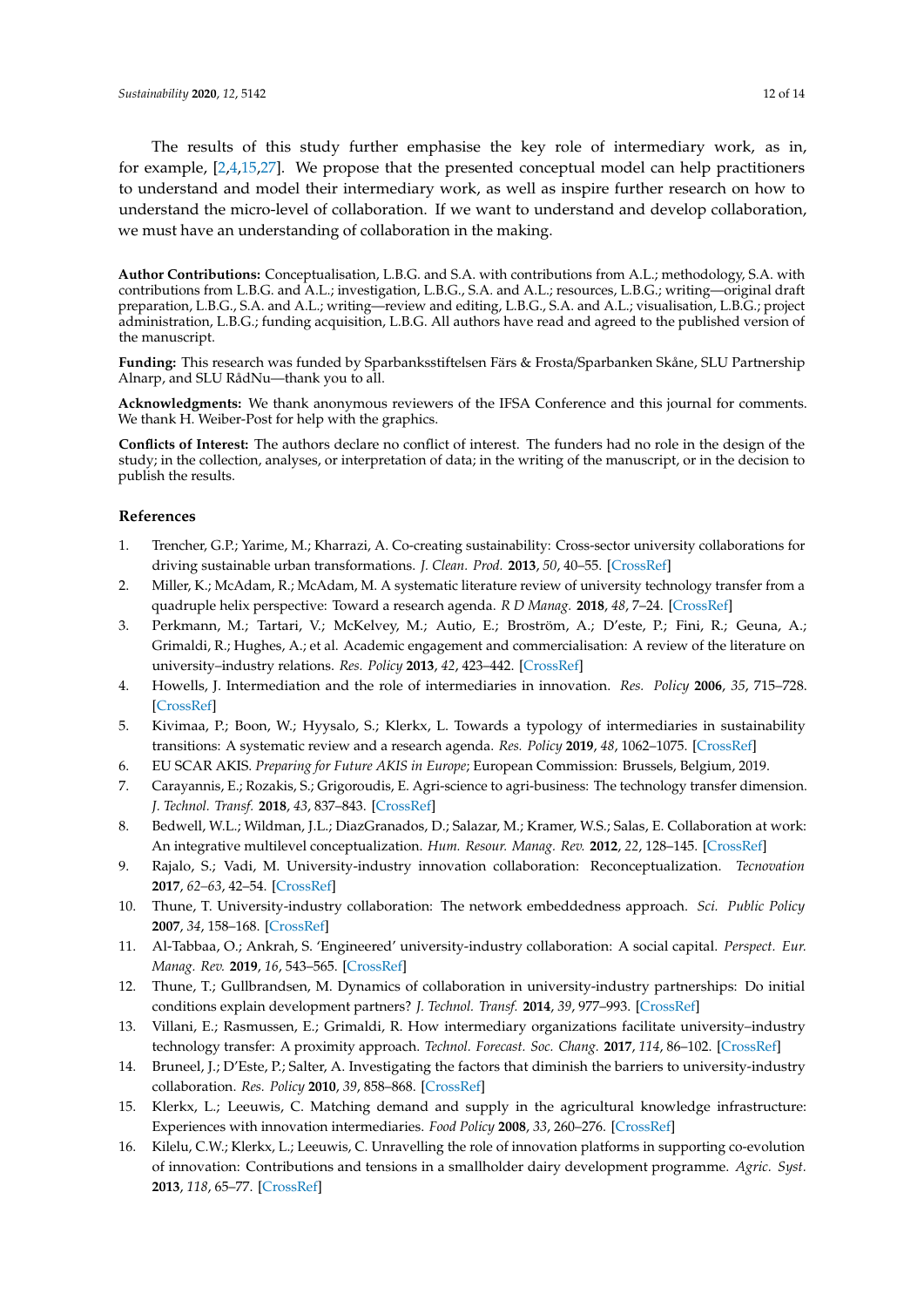- <span id="page-12-0"></span>17. De Silva, M.; Howells, J.; Meyer, M. Innovation intermediaries and collaboration: Knowledge-based practices and internal value creation. *Res. Policy* **2018**, *47*, 70–87. [\[CrossRef\]](http://dx.doi.org/10.1016/j.respol.2017.09.011)
- <span id="page-12-1"></span>18. Johnston, L.; Robinson, S.; Lockett, N. Recognising "open innovation" in HEI-industry interaction for knowledge transfer and exchange. *Int. J. Entrep. Behav. Res.* **2010**, *16*, 540–560. [\[CrossRef\]](http://dx.doi.org/10.1108/13552551011082498)
- <span id="page-12-2"></span>19. McAdam, M.; Debackere, K. Beyond 'triple helix' toward 'quadruple helix' models in regional innovation systems: Implications for theory and practice. *R D Manag.* **2018**, *48*, 3–6. [\[CrossRef\]](http://dx.doi.org/10.1111/radm.12309)
- <span id="page-12-3"></span>20. Langley, A.; Lindberg, K.; Mork, B.E.; Nicolini, D.; Raviola, E.; Walter, L. Boundary work among groups, occupations, and organizations: From cartography to process. *Acad. Manag. Ann.* **2019**, *13*, 704–736. [\[CrossRef\]](http://dx.doi.org/10.5465/annals.2017.0089)
- <span id="page-12-4"></span>21. Stacey, R.D.; Mowles, C. *Strategic Management and Organisational Dynamics: The Challenge of Complexity to Ways of Thinking about Organisations*; Pearson: London, UK, 2016.
- <span id="page-12-5"></span>22. Chia, R.; Holt, R. On managerial knowledge. *Manag. Learn.* **2008**, *39*, 141–158. [\[CrossRef\]](http://dx.doi.org/10.1177/1350507607087579)
- <span id="page-12-6"></span>23. Patriotta, G. *Organizational Knowledge in the Making: How Firms Create, Use and Institutionalize Knowledge*; Oxford University Press: Oxford, UK, 2003.
- <span id="page-12-7"></span>24. Bjerregaard, T. Industry and academia in convergence: Micro-institutional dimensions of R&D collaboration. *Technovation* **2010**, *30*, 100–108.
- <span id="page-12-8"></span>25. Taylor, J.R.; Van Every, E.J. *The Emergent Organization. Communication as Its Site and Surface*; Lawrence Erlbaum Associates: London, UK, 2000.
- <span id="page-12-9"></span>26. Vaara, E.; Whittington, R. Strategy-as-practice: Taking social practices seriously. *Acad. Manag. Ann.* **2012**, *6*, 285–336. [\[CrossRef\]](http://dx.doi.org/10.5465/19416520.2012.672039)
- <span id="page-12-10"></span>27. Pant, L. Responsible innovation through conscious contestation at the interface of agricultural science, policy, and civil society. *Agric. Hum. Values* **2019**, *36*, 183–197. [\[CrossRef\]](http://dx.doi.org/10.1007/s10460-019-09909-2)
- <span id="page-12-11"></span>28. Augustinsson, S.; Ericsson, U.; Rakar, F. *Organisation ur Nya och Gamla Perspektiv. Ett Kollage*; Studentlitteratur: Lund, Sweden, 2018.
- <span id="page-12-12"></span>29. Lindberg, K.; Czarniawska, B. Knotting the action net, or organizing between organizations. *Scand. J. Manag.* **2006**, *22*, 292–306. [\[CrossRef\]](http://dx.doi.org/10.1016/j.scaman.2006.09.001)
- <span id="page-12-13"></span>30. Tsoukas, H.; Chia, R. On organizational becoming: Rethinking organizational change. *Organ. Sci.* **2002**, *13*, 567–582. [\[CrossRef\]](http://dx.doi.org/10.1287/orsc.13.5.567.7810)
- <span id="page-12-14"></span>31. Nicolini, D. *Practice Theory, Work, & Organization: An Introduction*; Oxford University Press: Oxford, UK, 2012.
- <span id="page-12-15"></span>32. Schatzki, T.R.; Cetina Knorr, K.; von Savigny, E. *The Practice Turn in Contemporary Theory*; Routledge: London, UK, 2001.
- <span id="page-12-16"></span>33. Suchman, L.A. *Plans and Situated Actions: The Problem of Human Machine Communication*; Cambridge University Press: New York, NY, USA, 1994.
- <span id="page-12-17"></span>34. Jaffee, D. *Organization Theory. Tension and Change*; McGraw-Hill: New York, NY, USA, 2001.
- <span id="page-12-18"></span>35. Garud, R.; Simpson, B.; Langley, A.; Tsoukas, H. *The Emergency of Novelty in Organizations*; Oxford University Press: Oxford, UK, 2016.
- <span id="page-12-19"></span>36. Langley, A.; Tsoukas, H. Introducing perspectives on process organization studies. In *Process, Sensemaking and Organizing*; Hernes, T., Maitlis, S., Eds.; Oxford University Press: Oxford, UK, 2010; pp. 1–26.
- <span id="page-12-20"></span>37. Hernes, T. *A Process Theory of Organization*; Oxford University Press: Oxford, UK, 2014.
- <span id="page-12-21"></span>38. Weick, K.E. *The Social Psychology of Organizing*; McGraw-Hill: New York, NY, USA, 1979.
- <span id="page-12-22"></span>39. Weick, K.E. *Sensemaking in Organizations*; Sage: Thousand Oaks, CA, USA, 1995.
- <span id="page-12-23"></span>40. Weick, K.E.; Sutcliffe, K.; Obstfeld, D. Organizing and the Process of Sensemaking. *Organ. Sci.* **2005**, *16*, 409–421. [\[CrossRef\]](http://dx.doi.org/10.1287/orsc.1050.0133)
- <span id="page-12-24"></span>41. Bakken, T.; Hernes, T. Organizing is both a verb and a noun: Weick meets Whitehead. *Organ. Stud.* **2006**, *27*, 1599–1616. [\[CrossRef\]](http://dx.doi.org/10.1177/0170840606068335)
- <span id="page-12-25"></span>42. Czarniawska, B. *A Theory of Organizing*, 2nd ed.; Edward Elgar: Cheltenham, UK, 2014.
- <span id="page-12-26"></span>43. Blix Germundsson, L. SLU Partnership Alnarp: Connecting Academia, Industry and Society. In *LTV-Fakultetens Faktablad (LTV Faculty Factsheet) 2020:4*; Swedish University of Agricultural Sciences: Alnarp, Sweden, 2020.
- <span id="page-12-27"></span>44. Schein, H.E. *Organizational Culture and Leadership*; Josse-Bass Publishers: London, UK, 1988.
- <span id="page-12-28"></span>45. Nicolini, D. Zooming in and out: Studying practices by switching theoretical lenses and trailing connections. *Organ. Stud.* **2009**, *30*, 1391–1418. [\[CrossRef\]](http://dx.doi.org/10.1177/0170840609349875)